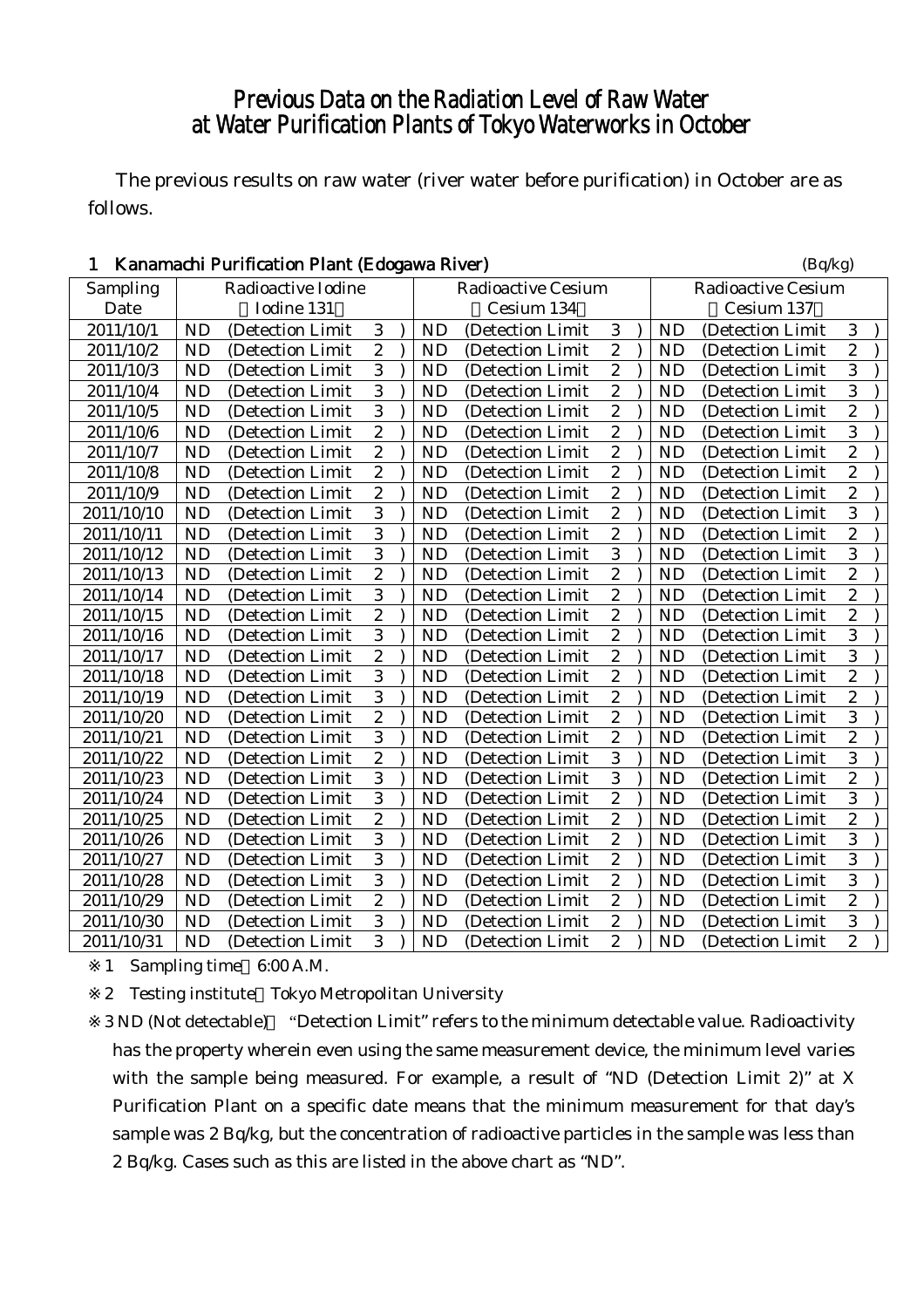|  | 2 Asaka Purification Plant (Arakawa River) | (Bq/kg) |
|--|--------------------------------------------|---------|
|--|--------------------------------------------|---------|

| Sampling   |           | Radioactive Iodine |                  |           | <b>Radioactive Cesium</b> |                  |           | <b>Radioactive Cesium</b> |                         |  |
|------------|-----------|--------------------|------------------|-----------|---------------------------|------------------|-----------|---------------------------|-------------------------|--|
| Date       |           | Iodine 131         |                  |           | Cesium 134                |                  |           | Cesium 137                |                         |  |
| 2011/10/1  | <b>ND</b> | (Detection Limit   | 3                | <b>ND</b> | (Detection Limit          | $\boldsymbol{2}$ | <b>ND</b> | (Detection Limit)         | 3                       |  |
| 2011/10/2  | <b>ND</b> | (Detection Limit   | 3                | <b>ND</b> | (Detection Limit          | $\boldsymbol{2}$ | <b>ND</b> | (Detection Limit          | $\overline{\mathbf{c}}$ |  |
| 2011/10/3  | <b>ND</b> | (Detection Limit   | $\overline{3}$   | <b>ND</b> | (Detection Limit          | $\boldsymbol{2}$ | <b>ND</b> | (Detection Limit          | 3                       |  |
| 2011/10/4  | <b>ND</b> | (Detection Limit   | 3                | <b>ND</b> | (Detection Limit          | $\overline{2}$   | <b>ND</b> | (Detection Limit          | $\overline{c}$          |  |
| 2011/10/5  | <b>ND</b> | (Detection Limit   | $\overline{3}$   | <b>ND</b> | (Detection Limit          | $\boldsymbol{2}$ | <b>ND</b> | (Detection Limit          | 3                       |  |
| 2011/10/6  | <b>ND</b> | (Detection Limit   | $\overline{3}$   | <b>ND</b> | (Detection Limit          | $\overline{2}$   | <b>ND</b> | (Detection Limit          | $\overline{c}$          |  |
| 2011/10/7  | <b>ND</b> | (Detection Limit   | 3                | <b>ND</b> | (Detection Limit          | $\boldsymbol{2}$ | <b>ND</b> | (Detection Limit          | $\overline{c}$          |  |
| 2011/10/8  | <b>ND</b> | (Detection Limit   | $\overline{c}$   | <b>ND</b> | (Detection Limit          | $\boldsymbol{2}$ | <b>ND</b> | (Detection Limit          | $\overline{c}$          |  |
| 2011/10/9  | <b>ND</b> | (Detection Limit   | 3                | <b>ND</b> | (Detection Limit          | $\boldsymbol{2}$ | <b>ND</b> | (Detection Limit          | $\overline{c}$          |  |
| 2011/10/10 | <b>ND</b> | (Detection Limit)  | 3                | <b>ND</b> | (Detection Limit)         | $\overline{c}$   | <b>ND</b> | (Detection Limit)         | 3                       |  |
| 2011/10/11 | <b>ND</b> | (Detection Limit   | 3                | <b>ND</b> | (Detection Limit)         | $\boldsymbol{2}$ | <b>ND</b> | (Detection Limit          | 3                       |  |
| 2011/10/12 | <b>ND</b> | (Detection Limit   | 3                | <b>ND</b> | (Detection Limit          | $\overline{3}$   | <b>ND</b> | (Detection Limit          | $\overline{c}$          |  |
| 2011/10/13 | <b>ND</b> | (Detection Limit   | $\overline{2}$   | <b>ND</b> | (Detection Limit)         | $\boldsymbol{2}$ | <b>ND</b> | (Detection Limit          | 3                       |  |
| 2011/10/14 | <b>ND</b> | (Detection Limit   | $\boldsymbol{2}$ | <b>ND</b> | (Detection Limit)         | $\overline{2}$   | <b>ND</b> | (Detection Limit          | $\overline{c}$          |  |
| 2011/10/15 | <b>ND</b> | (Detection Limit   | 3                | <b>ND</b> | (Detection Limit          | $\boldsymbol{2}$ | <b>ND</b> | (Detection Limit          | $\overline{c}$          |  |
| 2011/10/16 | <b>ND</b> | (Detection Limit   | $\boldsymbol{2}$ | <b>ND</b> | (Detection Limit          | $\overline{c}$   | <b>ND</b> | (Detection Limit          | $\overline{c}$          |  |
| 2011/10/17 | <b>ND</b> | (Detection Limit   | $\overline{2}$   | <b>ND</b> | (Detection Limit          | $\boldsymbol{2}$ | <b>ND</b> | (Detection Limit)         | $\overline{c}$          |  |
| 2011/10/18 | <b>ND</b> | (Detection Limit   | 3                | <b>ND</b> | (Detection Limit          | $\overline{c}$   | <b>ND</b> | (Detection Limit          | 3                       |  |
| 2011/10/19 | <b>ND</b> | (Detection Limit   | $\overline{3}$   | <b>ND</b> | (Detection Limit          | $\boldsymbol{2}$ | <b>ND</b> | (Detection Limit          | $\overline{c}$          |  |
| 2011/10/20 | <b>ND</b> | (Detection Limit   | $\overline{3}$   | <b>ND</b> | (Detection Limit          | $\overline{2}$   | <b>ND</b> | (Detection Limit          | $\overline{c}$          |  |
| 2011/10/21 | <b>ND</b> | (Detection Limit   | $\overline{2}$   | <b>ND</b> | (Detection Limit          | $\boldsymbol{2}$ | <b>ND</b> | (Detection Limit          | $\mathbf{2}$            |  |
| 2011/10/22 | <b>ND</b> | (Detection Limit   | $\boldsymbol{2}$ | <b>ND</b> | (Detection Limit          | $\overline{2}$   | <b>ND</b> | (Detection Limit          | 3                       |  |
| 2011/10/23 | <b>ND</b> | (Detection Limit   | $\overline{3}$   | <b>ND</b> | (Detection Limit          | $\overline{c}$   | <b>ND</b> | (Detection Limit          | $\overline{c}$          |  |
| 2011/10/24 | <b>ND</b> | (Detection Limit   | 3                | <b>ND</b> | (Detection Limit          | $\overline{c}$   | <b>ND</b> | (Detection Limit          | 3                       |  |
| 2011/10/25 | <b>ND</b> | (Detection Limit   | $\overline{3}$   | <b>ND</b> | (Detection Limit          | $\overline{2}$   | <b>ND</b> | (Detection Limit          | $\overline{2}$          |  |
| 2011/10/26 | <b>ND</b> | (Detection Limit   | $\overline{3}$   | <b>ND</b> | (Detection Limit          | $\overline{2}$   | <b>ND</b> | (Detection Limit          | $\overline{c}$          |  |
| 2011/10/27 | <b>ND</b> | (Detection Limit   | $\boldsymbol{2}$ | <b>ND</b> | (Detection Limit          | $\boldsymbol{2}$ | <b>ND</b> | (Detection Limit          | $\overline{\mathbf{c}}$ |  |
| 2011/10/28 | <b>ND</b> | (Detection Limit   | $\overline{2}$   | <b>ND</b> | (Detection Limit          | $\overline{2}$   | <b>ND</b> | (Detection Limit          | 3                       |  |
| 2011/10/29 | <b>ND</b> | (Detection Limit   | $\overline{3}$   | <b>ND</b> | (Detection Limit          | $\overline{2}$   | <b>ND</b> | (Detection Limit          | $\overline{3}$          |  |
| 2011/10/30 | <b>ND</b> | (Detection Limit   | 3                | <b>ND</b> | (Detection Limit          | $\overline{c}$   | <b>ND</b> | (Detection Limit          | 3                       |  |
| 2011/10/31 | <b>ND</b> | (Detection Limit   | $\boldsymbol{2}$ | <b>ND</b> | (Detection Limit          | $\mathbf{2}$     | <b>ND</b> | (Detection Limit          | $\overline{c}$          |  |

2 Testing institute Tokyo Metropolitan University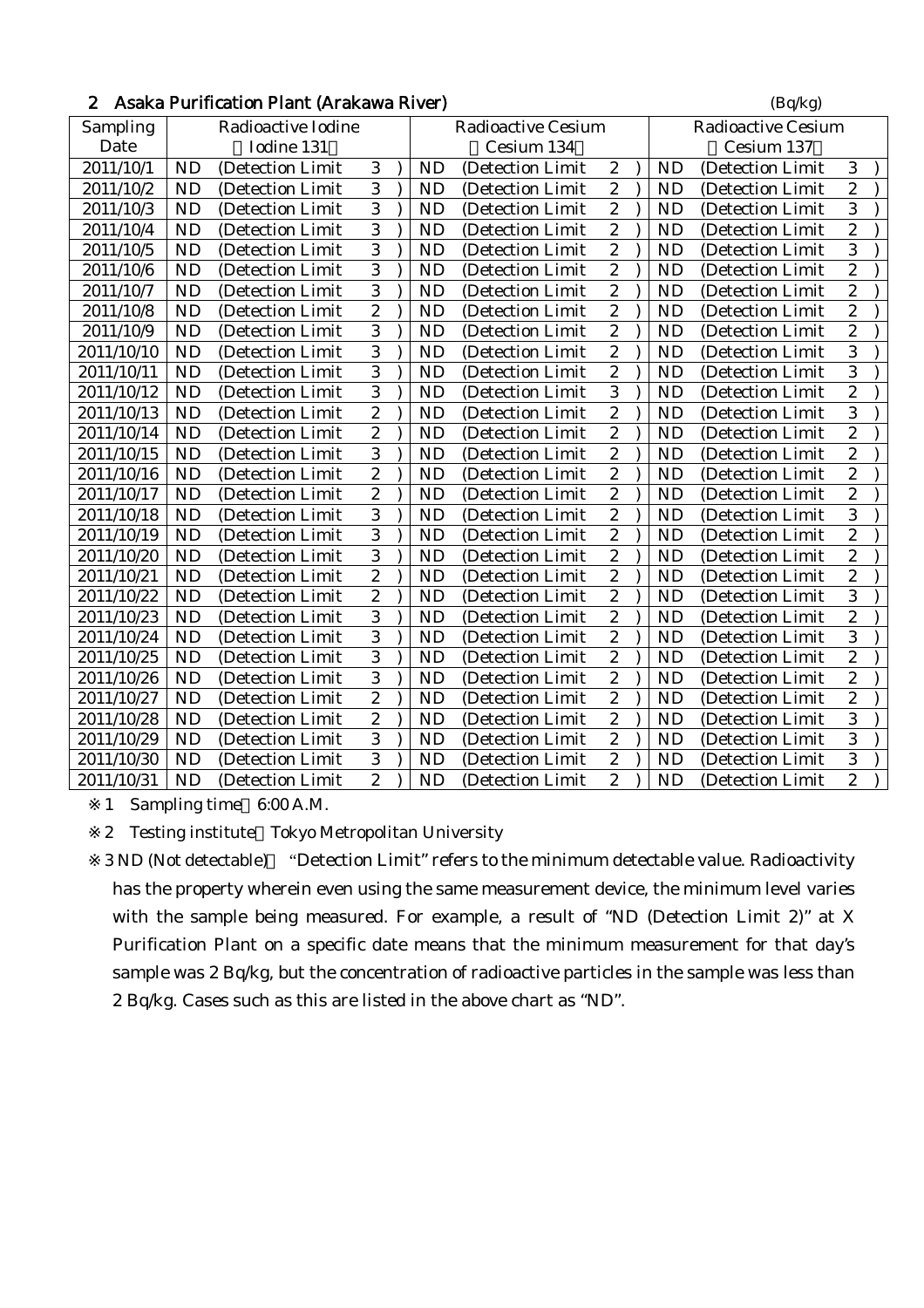| 3<br>Ozaku Purification Plant (Tamagawa River) |                    |                   |                |  |            |                           |                  |                           | (Bq/kg)    |                  |                  |  |  |
|------------------------------------------------|--------------------|-------------------|----------------|--|------------|---------------------------|------------------|---------------------------|------------|------------------|------------------|--|--|
| Sampling                                       | Radioactive Iodine |                   |                |  |            | <b>Radioactive Cesium</b> |                  | <b>Radioactive Cesium</b> |            |                  |                  |  |  |
| Date                                           |                    | Iodine 131        |                |  | Cesium 134 |                           |                  |                           | Cesium 137 |                  |                  |  |  |
| 2011/10/1                                      | <b>ND</b>          | (Detection Limit  | 3              |  | <b>ND</b>  | (Detection Limit          | $\boldsymbol{2}$ |                           | <b>ND</b>  | (Detection Limit | $\overline{c}$   |  |  |
| 2011/10/2                                      | <b>ND</b>          | (Detection Limit  | 3              |  | <b>ND</b>  | (Detection Limit          | $\boldsymbol{2}$ |                           | <b>ND</b>  | (Detection Limit | 3                |  |  |
| 2011/10/3                                      | <b>ND</b>          | (Detection Limit  | $\overline{2}$ |  | <b>ND</b>  | (Detection Limit          | $\overline{2}$   |                           | <b>ND</b>  | (Detection Limit | $\overline{c}$   |  |  |
| 2011/10/4                                      | <b>ND</b>          | (Detection Limit  | 3              |  | <b>ND</b>  | (Detection Limit          | $\boldsymbol{2}$ |                           | <b>ND</b>  | (Detection Limit | 3                |  |  |
| 2011/10/5                                      | <b>ND</b>          | (Detection Limit  | $\overline{2}$ |  | <b>ND</b>  | (Detection Limit          | 3                |                           | <b>ND</b>  | (Detection Limit | $\overline{c}$   |  |  |
| 2011/10/6                                      | <b>ND</b>          | (Detection Limit) | $\overline{3}$ |  | <b>ND</b>  | (Detection Limit)         | $\boldsymbol{2}$ |                           | <b>ND</b>  | (Detection Limit | $\overline{c}$   |  |  |
| 2011/10/7                                      | <b>ND</b>          | (Detection Limit  | $\overline{3}$ |  | <b>ND</b>  | (Detection Limit          | $\overline{c}$   |                           | <b>ND</b>  | (Detection Limit | $\overline{c}$   |  |  |
| 2011/10/8                                      | <b>ND</b>          | (Detection Limit  | $\overline{3}$ |  | <b>ND</b>  | (Detection Limit          | $\boldsymbol{2}$ |                           | <b>ND</b>  | (Detection Limit | $\overline{3}$   |  |  |
| 2011/10/9                                      | <b>ND</b>          | (Detection Limit  | $\overline{3}$ |  | <b>ND</b>  | (Detection Limit          | $\boldsymbol{2}$ |                           | <b>ND</b>  | (Detection Limit | 3                |  |  |
| 2011/10/10                                     | <b>ND</b>          | (Detection Limit  | $\overline{3}$ |  | <b>ND</b>  | (Detection Limit          | $\boldsymbol{2}$ |                           | <b>ND</b>  | (Detection Limit | $\overline{c}$   |  |  |
| 2011/10/11                                     | <b>ND</b>          | (Detection Limit  | $\overline{3}$ |  | <b>ND</b>  | (Detection Limit          | $\boldsymbol{2}$ |                           | <b>ND</b>  | (Detection Limit | $\overline{c}$   |  |  |
| 2011/10/12                                     | <b>ND</b>          | (Detection Limit  | $\overline{3}$ |  | <b>ND</b>  | (Detection Limit          | $\overline{2}$   |                           | <b>ND</b>  | (Detection Limit | $\overline{c}$   |  |  |
| 2011/10/13                                     | <b>ND</b>          | (Detection Limit) | $\overline{3}$ |  | <b>ND</b>  | (Detection Limit)         | $\boldsymbol{2}$ |                           | <b>ND</b>  | (Detection Limit | $\overline{c}$   |  |  |
| 2011/10/14                                     | <b>ND</b>          | (Detection Limit) | $\overline{3}$ |  | <b>ND</b>  | (Detection Limit)         | $\sqrt{2}$       |                           | <b>ND</b>  | (Detection Limit | $\boldsymbol{2}$ |  |  |
| 2011/10/15                                     | <b>ND</b>          | (Detection Limit  | $\overline{2}$ |  | <b>ND</b>  | (Detection Limit          | 3                |                           | <b>ND</b>  | (Detection Limit | 3                |  |  |
| 2011/10/16                                     | <b>ND</b>          | (Detection Limit  | $\overline{2}$ |  | <b>ND</b>  | (Detection Limit          | $\overline{c}$   |                           | <b>ND</b>  | (Detection Limit | 3                |  |  |
| 2011/10/17                                     | <b>ND</b>          | (Detection Limit  | $\overline{3}$ |  | <b>ND</b>  | (Detection Limit          | $\overline{2}$   |                           | <b>ND</b>  | (Detection Limit | 3                |  |  |
| 2011/10/18                                     | <b>ND</b>          | (Detection Limit  | $\overline{2}$ |  | <b>ND</b>  | (Detection Limit          | $\overline{c}$   |                           | <b>ND</b>  | (Detection Limit | $\overline{3}$   |  |  |
| 2011/10/19                                     | <b>ND</b>          | (Detection Limit  | $\overline{3}$ |  | <b>ND</b>  | (Detection Limit          | $\boldsymbol{2}$ |                           | <b>ND</b>  | (Detection Limit | 3                |  |  |
| 2011/10/20                                     | <b>ND</b>          | (Detection Limit  | $\overline{3}$ |  | <b>ND</b>  | (Detection Limit          | $\boldsymbol{2}$ |                           | <b>ND</b>  | (Detection Limit | $\overline{c}$   |  |  |
| 2011/10/21                                     | <b>ND</b>          | (Detection Limit  | $\overline{3}$ |  | <b>ND</b>  | (Detection Limit          | $\boldsymbol{2}$ |                           | <b>ND</b>  | (Detection Limit | $\overline{c}$   |  |  |
| 2011/10/22                                     | <b>ND</b>          | (Detection Limit  | $\overline{2}$ |  | <b>ND</b>  | (Detection Limit          | $\overline{2}$   |                           | <b>ND</b>  | (Detection Limit | 3                |  |  |
| 2011/10/23                                     | <b>ND</b>          | (Detection Limit) | $\overline{3}$ |  | <b>ND</b>  | (Detection Limit)         | $\boldsymbol{2}$ |                           | <b>ND</b>  | (Detection Limit | $\overline{c}$   |  |  |
| 2011/10/24                                     | <b>ND</b>          | (Detection Limit  | $\overline{c}$ |  | <b>ND</b>  | (Detection Limit          | $\overline{c}$   |                           | <b>ND</b>  | (Detection Limit | 3                |  |  |
| 2011/10/25                                     | <b>ND</b>          | (Detection Limit  | $\sqrt{2}$     |  | <b>ND</b>  | (Detection Limit          | $\boldsymbol{2}$ |                           | <b>ND</b>  | (Detection Limit | 3                |  |  |
| 2011/10/26                                     | <b>ND</b>          | (Detection Limit  | $\overline{3}$ |  | <b>ND</b>  | (Detection Limit          | $\boldsymbol{2}$ |                           | <b>ND</b>  | (Detection Limit | 3                |  |  |
| 2011/10/27                                     | <b>ND</b>          | (Detection Limit  | $\overline{3}$ |  | <b>ND</b>  | (Detection Limit          | $\overline{c}$   |                           | <b>ND</b>  | (Detection Limit | 3                |  |  |
| 2011/10/28                                     | <b>ND</b>          | (Detection Limit  | $\overline{3}$ |  | <b>ND</b>  | (Detection Limit          | $\boldsymbol{2}$ |                           | <b>ND</b>  | (Detection Limit | 3                |  |  |
| 2011/10/29                                     | <b>ND</b>          | (Detection Limit  | $\overline{3}$ |  | <b>ND</b>  | (Detection Limit          | $\boldsymbol{2}$ |                           | <b>ND</b>  | (Detection Limit | $\overline{c}$   |  |  |
| 2011/10/30                                     | <b>ND</b>          | (Detection Limit  | $\sqrt{3}$     |  | <b>ND</b>  | (Detection Limit)         | $\boldsymbol{2}$ |                           | <b>ND</b>  | (Detection Limit | $\boldsymbol{2}$ |  |  |
| 2011/10/31                                     | <b>ND</b>          | (Detection Limit  | $\overline{2}$ |  | <b>ND</b>  | (Detection Limit)         | $\boldsymbol{2}$ |                           | <b>ND</b>  | (Detection Limit | $\overline{c}$   |  |  |

2 Testing institute Tokyo Metropolitan University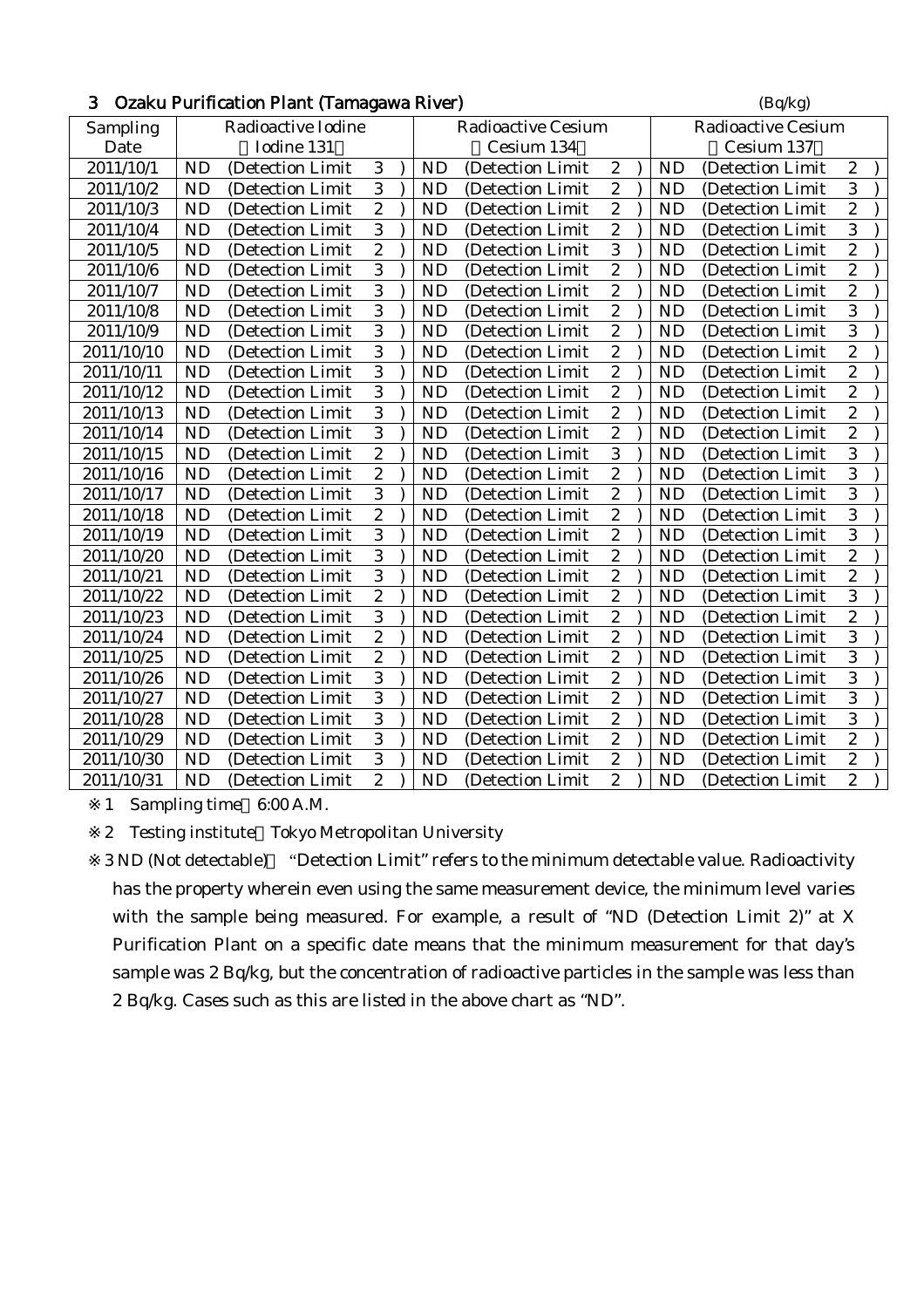| Radioactive Iodine<br>Sampling<br><b>Radioactive Cesium</b><br><b>Radioactive Cesium</b><br>Iodine 131<br>Date<br>Cesium 134<br>Cesium 137<br>$\sqrt{2}$<br>$\sqrt{2}$<br><b>ND</b><br><b>ND</b><br><b>ND</b><br>$\boldsymbol{2}$<br>2011/10/1<br>(Detection Limit<br>(Detection Limit<br>(Detection Limit<br>$\overline{3}$<br>$\overline{c}$<br>$\boldsymbol{2}$<br><b>ND</b><br>2011/10/2<br><b>ND</b><br><b>ND</b><br>(Detection Limit<br>(Detection Limit<br>(Detection Limit<br>3<br>$\overline{c}$<br>$\boldsymbol{2}$<br><b>ND</b><br>2011/10/3<br><b>ND</b><br>(Detection Limit)<br>(Detection Limit)<br><b>ND</b><br>(Detection Limit<br>$\overline{3}$<br>$\overline{2}$<br>$\overline{c}$<br>ND<br><b>ND</b><br><b>ND</b><br>2011/10/4<br>(Detection Limit<br>(Detection Limit<br>(Detection Limit<br>3<br>$\boldsymbol{2}$<br>$\overline{c}$<br><b>ND</b><br><b>ND</b><br><b>ND</b><br>2011/10/5<br>(Detection Limit)<br>(Detection Limit)<br>(Detection Limit<br>3<br>$\overline{\mathbf{c}}$<br>$\overline{c}$<br><b>ND</b><br><b>ND</b><br>2011/10/6<br><b>ND</b><br>(Detection Limit<br>(Detection Limit<br>(Detection Limit<br>$\overline{2}$<br>$\overline{c}$<br>$\mathbf{2}$<br><b>ND</b><br>2011/10/7<br><b>ND</b><br><b>ND</b><br>(Detection Limit<br>(Detection Limit<br>(Detection Limit<br>$\boldsymbol{2}$<br>$\sqrt{2}$<br>$\boldsymbol{2}$<br><b>ND</b><br><b>ND</b><br><b>ND</b><br>2011/10/8<br>(Detection Limit<br>(Detection Limit<br>(Detection Limit<br>$\overline{2}$<br>$\boldsymbol{2}$<br>$\overline{c}$<br><b>ND</b><br>2011/10/9<br><b>ND</b><br><b>ND</b><br>(Detection Limit<br>(Detection Limit<br>(Detection Limit<br>$\overline{2}$<br>$\overline{2}$<br>$\overline{c}$<br><b>ND</b><br>2011/10/10<br><b>ND</b><br><b>ND</b><br>(Detection Limit<br>(Detection Limit<br>(Detection Limit<br>$\overline{2}$<br>$\overline{2}$<br>$\boldsymbol{2}$<br>ND<br>2011/10/11<br><b>ND</b><br><b>ND</b><br>(Detection Limit<br>(Detection Limit)<br>(Detection Limit<br>$\boldsymbol{2}$<br>$\mathbf{2}$<br>$\overline{c}$<br><b>ND</b><br>2011/10/12<br><b>ND</b><br><b>ND</b><br>(Detection Limit<br>(Detection Limit<br>(Detection Limit<br>$\sqrt{2}$<br>$\boldsymbol{2}$<br>ND<br>$\boldsymbol{2}$<br>2011/10/13<br><b>ND</b><br><b>ND</b><br>(Detection Limit<br>(Detection Limit<br>(Detection Limit<br>$\overline{2}$<br>$\overline{2}$<br>$\overline{c}$<br><b>ND</b><br><b>ND</b><br><b>ND</b><br>2011/10/14<br>(Detection Limit<br>(Detection Limit<br>(Detection Limit<br>$\overline{2}$<br>$\overline{c}$<br>$\boldsymbol{2}$<br>2011/10/15<br><b>ND</b><br><b>ND</b><br><b>ND</b><br>(Detection Limit<br>(Detection Limit<br>(Detection Limit)<br>$\overline{2}$<br>$\overline{2}$<br>$\boldsymbol{2}$<br><b>ND</b><br>2011/10/16<br><b>ND</b><br><b>ND</b><br>(Detection Limit)<br>(Detection Limit)<br>(Detection Limit)<br>$\boldsymbol{2}$<br>$\mathbf{2}$<br>$\overline{c}$<br><b>ND</b><br><b>ND</b><br><b>ND</b><br>2011/10/17<br>(Detection Limit<br>(Detection Limit<br>(Detection Limit<br>$\sqrt{2}$<br>$\boldsymbol{2}$<br>$\overline{c}$<br>ND<br><b>ND</b><br>2011/10/18<br><b>ND</b><br>(Detection Limit<br>(Detection Limit<br>(Detection Limit<br>$\overline{2}$<br>$\overline{c}$<br>$\overline{c}$<br><b>ND</b><br><b>ND</b><br><b>ND</b><br>2011/10/19<br>(Detection Limit<br>(Detection Limit<br>(Detection Limit<br>$\overline{2}$<br>$\overline{2}$<br>$\overline{2}$<br><b>ND</b><br><b>ND</b><br>2011/10/20<br><b>ND</b><br>(Detection Limit<br>(Detection Limit<br>(Detection Limit<br>$\boldsymbol{2}$<br>$\overline{c}$<br>$\boldsymbol{2}$<br><b>ND</b><br><b>ND</b><br><b>ND</b><br>2011/10/21<br>(Detection Limit)<br>(Detection Limit<br>(Detection Limit<br>$\boldsymbol{2}$<br>$\boldsymbol{2}$<br>$\overline{c}$<br><b>ND</b><br>2011/10/22<br><b>ND</b><br>(Detection Limit<br><b>ND</b><br>(Detection Limit<br>(Detection Limit<br>$\overline{2}$<br>3<br>$\boldsymbol{2}$<br>ND<br><b>ND</b><br><b>ND</b><br>2011/10/23<br>(Detection Limit<br>(Detection Limit<br>(Detection Limit<br>$\overline{c}$<br>$\overline{c}$<br>$\overline{c}$<br><b>ND</b><br>2011/10/24<br><b>ND</b><br><b>ND</b><br>(Detection Limit)<br>(Detection Limit)<br>(Detection Limit<br>$\overline{2}$<br>$\overline{c}$<br>$\boldsymbol{2}$<br>ND<br>2011/10/25<br><b>ND</b><br><b>ND</b><br>(Detection Limit<br>(Detection Limit<br>(Detection Limit<br>$\overline{2}$<br>3<br>$\mathbf{2}$<br><b>ND</b><br>2011/10/26<br><b>ND</b><br><b>ND</b><br>(Detection Limit<br>(Detection Limit)<br>(Detection Limit<br>$\boldsymbol{2}$<br><b>ND</b><br>$\boldsymbol{2}$<br>$\boldsymbol{2}$<br><b>ND</b><br><b>ND</b><br>2011/10/27<br>(Detection Limit<br>(Detection Limit<br>(Detection Limit<br>$\overline{2}$<br>$\boldsymbol{2}$<br>$\overline{c}$<br><b>ND</b><br><b>ND</b><br><b>ND</b><br>2011/10/28<br>(Detection Limit<br>(Detection Limit<br>(Detection Limit<br>$\overline{2}$<br>$\boldsymbol{2}$<br>$\overline{c}$<br>2011/10/29<br><b>ND</b><br><b>ND</b><br><b>ND</b><br>(Detection Limit<br>(Detection Limit<br>(Detection Limit)<br>$\overline{2}$<br>$\overline{c}$<br>$\boldsymbol{2}$<br><b>ND</b><br>2011/10/30<br><b>ND</b><br><b>ND</b><br>(Detection Limit<br>(Detection Limit<br>(Detection Limit<br>$\sqrt{2}$<br>$\boldsymbol{2}$<br>$\boldsymbol{2}$<br>ND<br>2011/10/31<br><b>ND</b><br><b>ND</b><br>(Detection Limit<br>(Detection Limit)<br>(Detection Limit) | Tiigasiii-iilul ayallia Ful Ilitatibii Fialit-T (Alawawa Nivel, Talilagawa Nivel)<br>(Dq/kg) |  |  |  |  |  |  |  |  |  |  |  |  |  |
|-------------------------------------------------------------------------------------------------------------------------------------------------------------------------------------------------------------------------------------------------------------------------------------------------------------------------------------------------------------------------------------------------------------------------------------------------------------------------------------------------------------------------------------------------------------------------------------------------------------------------------------------------------------------------------------------------------------------------------------------------------------------------------------------------------------------------------------------------------------------------------------------------------------------------------------------------------------------------------------------------------------------------------------------------------------------------------------------------------------------------------------------------------------------------------------------------------------------------------------------------------------------------------------------------------------------------------------------------------------------------------------------------------------------------------------------------------------------------------------------------------------------------------------------------------------------------------------------------------------------------------------------------------------------------------------------------------------------------------------------------------------------------------------------------------------------------------------------------------------------------------------------------------------------------------------------------------------------------------------------------------------------------------------------------------------------------------------------------------------------------------------------------------------------------------------------------------------------------------------------------------------------------------------------------------------------------------------------------------------------------------------------------------------------------------------------------------------------------------------------------------------------------------------------------------------------------------------------------------------------------------------------------------------------------------------------------------------------------------------------------------------------------------------------------------------------------------------------------------------------------------------------------------------------------------------------------------------------------------------------------------------------------------------------------------------------------------------------------------------------------------------------------------------------------------------------------------------------------------------------------------------------------------------------------------------------------------------------------------------------------------------------------------------------------------------------------------------------------------------------------------------------------------------------------------------------------------------------------------------------------------------------------------------------------------------------------------------------------------------------------------------------------------------------------------------------------------------------------------------------------------------------------------------------------------------------------------------------------------------------------------------------------------------------------------------------------------------------------------------------------------------------------------------------------------------------------------------------------------------------------------------------------------------------------------------------------------------------------------------------------------------------------------------------------------------------------------------------------------------------------------------------------------------------------------------------------------------------------------------------------------------------------------------------------------------------------------------------------------------------------------------------------------------------------------------------------------------------------------------------------------------------------------------------------------------------------------------------------------------------------------------------------------------------------------------------------------------------------------------------------------------------------------------------------------------------------------------------------------------------------------------------------------------------------------------------------------------------------------------------------------------------------------------------------------------------------------------|----------------------------------------------------------------------------------------------|--|--|--|--|--|--|--|--|--|--|--|--|--|
|                                                                                                                                                                                                                                                                                                                                                                                                                                                                                                                                                                                                                                                                                                                                                                                                                                                                                                                                                                                                                                                                                                                                                                                                                                                                                                                                                                                                                                                                                                                                                                                                                                                                                                                                                                                                                                                                                                                                                                                                                                                                                                                                                                                                                                                                                                                                                                                                                                                                                                                                                                                                                                                                                                                                                                                                                                                                                                                                                                                                                                                                                                                                                                                                                                                                                                                                                                                                                                                                                                                                                                                                                                                                                                                                                                                                                                                                                                                                                                                                                                                                                                                                                                                                                                                                                                                                                                                                                                                                                                                                                                                                                                                                                                                                                                                                                                                                                                                                                                                                                                                                                                                                                                                                                                                                                                                                                                                                                                                             |                                                                                              |  |  |  |  |  |  |  |  |  |  |  |  |  |
|                                                                                                                                                                                                                                                                                                                                                                                                                                                                                                                                                                                                                                                                                                                                                                                                                                                                                                                                                                                                                                                                                                                                                                                                                                                                                                                                                                                                                                                                                                                                                                                                                                                                                                                                                                                                                                                                                                                                                                                                                                                                                                                                                                                                                                                                                                                                                                                                                                                                                                                                                                                                                                                                                                                                                                                                                                                                                                                                                                                                                                                                                                                                                                                                                                                                                                                                                                                                                                                                                                                                                                                                                                                                                                                                                                                                                                                                                                                                                                                                                                                                                                                                                                                                                                                                                                                                                                                                                                                                                                                                                                                                                                                                                                                                                                                                                                                                                                                                                                                                                                                                                                                                                                                                                                                                                                                                                                                                                                                             |                                                                                              |  |  |  |  |  |  |  |  |  |  |  |  |  |
|                                                                                                                                                                                                                                                                                                                                                                                                                                                                                                                                                                                                                                                                                                                                                                                                                                                                                                                                                                                                                                                                                                                                                                                                                                                                                                                                                                                                                                                                                                                                                                                                                                                                                                                                                                                                                                                                                                                                                                                                                                                                                                                                                                                                                                                                                                                                                                                                                                                                                                                                                                                                                                                                                                                                                                                                                                                                                                                                                                                                                                                                                                                                                                                                                                                                                                                                                                                                                                                                                                                                                                                                                                                                                                                                                                                                                                                                                                                                                                                                                                                                                                                                                                                                                                                                                                                                                                                                                                                                                                                                                                                                                                                                                                                                                                                                                                                                                                                                                                                                                                                                                                                                                                                                                                                                                                                                                                                                                                                             |                                                                                              |  |  |  |  |  |  |  |  |  |  |  |  |  |
|                                                                                                                                                                                                                                                                                                                                                                                                                                                                                                                                                                                                                                                                                                                                                                                                                                                                                                                                                                                                                                                                                                                                                                                                                                                                                                                                                                                                                                                                                                                                                                                                                                                                                                                                                                                                                                                                                                                                                                                                                                                                                                                                                                                                                                                                                                                                                                                                                                                                                                                                                                                                                                                                                                                                                                                                                                                                                                                                                                                                                                                                                                                                                                                                                                                                                                                                                                                                                                                                                                                                                                                                                                                                                                                                                                                                                                                                                                                                                                                                                                                                                                                                                                                                                                                                                                                                                                                                                                                                                                                                                                                                                                                                                                                                                                                                                                                                                                                                                                                                                                                                                                                                                                                                                                                                                                                                                                                                                                                             |                                                                                              |  |  |  |  |  |  |  |  |  |  |  |  |  |
|                                                                                                                                                                                                                                                                                                                                                                                                                                                                                                                                                                                                                                                                                                                                                                                                                                                                                                                                                                                                                                                                                                                                                                                                                                                                                                                                                                                                                                                                                                                                                                                                                                                                                                                                                                                                                                                                                                                                                                                                                                                                                                                                                                                                                                                                                                                                                                                                                                                                                                                                                                                                                                                                                                                                                                                                                                                                                                                                                                                                                                                                                                                                                                                                                                                                                                                                                                                                                                                                                                                                                                                                                                                                                                                                                                                                                                                                                                                                                                                                                                                                                                                                                                                                                                                                                                                                                                                                                                                                                                                                                                                                                                                                                                                                                                                                                                                                                                                                                                                                                                                                                                                                                                                                                                                                                                                                                                                                                                                             |                                                                                              |  |  |  |  |  |  |  |  |  |  |  |  |  |
|                                                                                                                                                                                                                                                                                                                                                                                                                                                                                                                                                                                                                                                                                                                                                                                                                                                                                                                                                                                                                                                                                                                                                                                                                                                                                                                                                                                                                                                                                                                                                                                                                                                                                                                                                                                                                                                                                                                                                                                                                                                                                                                                                                                                                                                                                                                                                                                                                                                                                                                                                                                                                                                                                                                                                                                                                                                                                                                                                                                                                                                                                                                                                                                                                                                                                                                                                                                                                                                                                                                                                                                                                                                                                                                                                                                                                                                                                                                                                                                                                                                                                                                                                                                                                                                                                                                                                                                                                                                                                                                                                                                                                                                                                                                                                                                                                                                                                                                                                                                                                                                                                                                                                                                                                                                                                                                                                                                                                                                             |                                                                                              |  |  |  |  |  |  |  |  |  |  |  |  |  |
|                                                                                                                                                                                                                                                                                                                                                                                                                                                                                                                                                                                                                                                                                                                                                                                                                                                                                                                                                                                                                                                                                                                                                                                                                                                                                                                                                                                                                                                                                                                                                                                                                                                                                                                                                                                                                                                                                                                                                                                                                                                                                                                                                                                                                                                                                                                                                                                                                                                                                                                                                                                                                                                                                                                                                                                                                                                                                                                                                                                                                                                                                                                                                                                                                                                                                                                                                                                                                                                                                                                                                                                                                                                                                                                                                                                                                                                                                                                                                                                                                                                                                                                                                                                                                                                                                                                                                                                                                                                                                                                                                                                                                                                                                                                                                                                                                                                                                                                                                                                                                                                                                                                                                                                                                                                                                                                                                                                                                                                             |                                                                                              |  |  |  |  |  |  |  |  |  |  |  |  |  |
|                                                                                                                                                                                                                                                                                                                                                                                                                                                                                                                                                                                                                                                                                                                                                                                                                                                                                                                                                                                                                                                                                                                                                                                                                                                                                                                                                                                                                                                                                                                                                                                                                                                                                                                                                                                                                                                                                                                                                                                                                                                                                                                                                                                                                                                                                                                                                                                                                                                                                                                                                                                                                                                                                                                                                                                                                                                                                                                                                                                                                                                                                                                                                                                                                                                                                                                                                                                                                                                                                                                                                                                                                                                                                                                                                                                                                                                                                                                                                                                                                                                                                                                                                                                                                                                                                                                                                                                                                                                                                                                                                                                                                                                                                                                                                                                                                                                                                                                                                                                                                                                                                                                                                                                                                                                                                                                                                                                                                                                             |                                                                                              |  |  |  |  |  |  |  |  |  |  |  |  |  |
|                                                                                                                                                                                                                                                                                                                                                                                                                                                                                                                                                                                                                                                                                                                                                                                                                                                                                                                                                                                                                                                                                                                                                                                                                                                                                                                                                                                                                                                                                                                                                                                                                                                                                                                                                                                                                                                                                                                                                                                                                                                                                                                                                                                                                                                                                                                                                                                                                                                                                                                                                                                                                                                                                                                                                                                                                                                                                                                                                                                                                                                                                                                                                                                                                                                                                                                                                                                                                                                                                                                                                                                                                                                                                                                                                                                                                                                                                                                                                                                                                                                                                                                                                                                                                                                                                                                                                                                                                                                                                                                                                                                                                                                                                                                                                                                                                                                                                                                                                                                                                                                                                                                                                                                                                                                                                                                                                                                                                                                             |                                                                                              |  |  |  |  |  |  |  |  |  |  |  |  |  |
|                                                                                                                                                                                                                                                                                                                                                                                                                                                                                                                                                                                                                                                                                                                                                                                                                                                                                                                                                                                                                                                                                                                                                                                                                                                                                                                                                                                                                                                                                                                                                                                                                                                                                                                                                                                                                                                                                                                                                                                                                                                                                                                                                                                                                                                                                                                                                                                                                                                                                                                                                                                                                                                                                                                                                                                                                                                                                                                                                                                                                                                                                                                                                                                                                                                                                                                                                                                                                                                                                                                                                                                                                                                                                                                                                                                                                                                                                                                                                                                                                                                                                                                                                                                                                                                                                                                                                                                                                                                                                                                                                                                                                                                                                                                                                                                                                                                                                                                                                                                                                                                                                                                                                                                                                                                                                                                                                                                                                                                             |                                                                                              |  |  |  |  |  |  |  |  |  |  |  |  |  |
|                                                                                                                                                                                                                                                                                                                                                                                                                                                                                                                                                                                                                                                                                                                                                                                                                                                                                                                                                                                                                                                                                                                                                                                                                                                                                                                                                                                                                                                                                                                                                                                                                                                                                                                                                                                                                                                                                                                                                                                                                                                                                                                                                                                                                                                                                                                                                                                                                                                                                                                                                                                                                                                                                                                                                                                                                                                                                                                                                                                                                                                                                                                                                                                                                                                                                                                                                                                                                                                                                                                                                                                                                                                                                                                                                                                                                                                                                                                                                                                                                                                                                                                                                                                                                                                                                                                                                                                                                                                                                                                                                                                                                                                                                                                                                                                                                                                                                                                                                                                                                                                                                                                                                                                                                                                                                                                                                                                                                                                             |                                                                                              |  |  |  |  |  |  |  |  |  |  |  |  |  |
|                                                                                                                                                                                                                                                                                                                                                                                                                                                                                                                                                                                                                                                                                                                                                                                                                                                                                                                                                                                                                                                                                                                                                                                                                                                                                                                                                                                                                                                                                                                                                                                                                                                                                                                                                                                                                                                                                                                                                                                                                                                                                                                                                                                                                                                                                                                                                                                                                                                                                                                                                                                                                                                                                                                                                                                                                                                                                                                                                                                                                                                                                                                                                                                                                                                                                                                                                                                                                                                                                                                                                                                                                                                                                                                                                                                                                                                                                                                                                                                                                                                                                                                                                                                                                                                                                                                                                                                                                                                                                                                                                                                                                                                                                                                                                                                                                                                                                                                                                                                                                                                                                                                                                                                                                                                                                                                                                                                                                                                             |                                                                                              |  |  |  |  |  |  |  |  |  |  |  |  |  |
|                                                                                                                                                                                                                                                                                                                                                                                                                                                                                                                                                                                                                                                                                                                                                                                                                                                                                                                                                                                                                                                                                                                                                                                                                                                                                                                                                                                                                                                                                                                                                                                                                                                                                                                                                                                                                                                                                                                                                                                                                                                                                                                                                                                                                                                                                                                                                                                                                                                                                                                                                                                                                                                                                                                                                                                                                                                                                                                                                                                                                                                                                                                                                                                                                                                                                                                                                                                                                                                                                                                                                                                                                                                                                                                                                                                                                                                                                                                                                                                                                                                                                                                                                                                                                                                                                                                                                                                                                                                                                                                                                                                                                                                                                                                                                                                                                                                                                                                                                                                                                                                                                                                                                                                                                                                                                                                                                                                                                                                             |                                                                                              |  |  |  |  |  |  |  |  |  |  |  |  |  |
|                                                                                                                                                                                                                                                                                                                                                                                                                                                                                                                                                                                                                                                                                                                                                                                                                                                                                                                                                                                                                                                                                                                                                                                                                                                                                                                                                                                                                                                                                                                                                                                                                                                                                                                                                                                                                                                                                                                                                                                                                                                                                                                                                                                                                                                                                                                                                                                                                                                                                                                                                                                                                                                                                                                                                                                                                                                                                                                                                                                                                                                                                                                                                                                                                                                                                                                                                                                                                                                                                                                                                                                                                                                                                                                                                                                                                                                                                                                                                                                                                                                                                                                                                                                                                                                                                                                                                                                                                                                                                                                                                                                                                                                                                                                                                                                                                                                                                                                                                                                                                                                                                                                                                                                                                                                                                                                                                                                                                                                             |                                                                                              |  |  |  |  |  |  |  |  |  |  |  |  |  |
|                                                                                                                                                                                                                                                                                                                                                                                                                                                                                                                                                                                                                                                                                                                                                                                                                                                                                                                                                                                                                                                                                                                                                                                                                                                                                                                                                                                                                                                                                                                                                                                                                                                                                                                                                                                                                                                                                                                                                                                                                                                                                                                                                                                                                                                                                                                                                                                                                                                                                                                                                                                                                                                                                                                                                                                                                                                                                                                                                                                                                                                                                                                                                                                                                                                                                                                                                                                                                                                                                                                                                                                                                                                                                                                                                                                                                                                                                                                                                                                                                                                                                                                                                                                                                                                                                                                                                                                                                                                                                                                                                                                                                                                                                                                                                                                                                                                                                                                                                                                                                                                                                                                                                                                                                                                                                                                                                                                                                                                             |                                                                                              |  |  |  |  |  |  |  |  |  |  |  |  |  |
|                                                                                                                                                                                                                                                                                                                                                                                                                                                                                                                                                                                                                                                                                                                                                                                                                                                                                                                                                                                                                                                                                                                                                                                                                                                                                                                                                                                                                                                                                                                                                                                                                                                                                                                                                                                                                                                                                                                                                                                                                                                                                                                                                                                                                                                                                                                                                                                                                                                                                                                                                                                                                                                                                                                                                                                                                                                                                                                                                                                                                                                                                                                                                                                                                                                                                                                                                                                                                                                                                                                                                                                                                                                                                                                                                                                                                                                                                                                                                                                                                                                                                                                                                                                                                                                                                                                                                                                                                                                                                                                                                                                                                                                                                                                                                                                                                                                                                                                                                                                                                                                                                                                                                                                                                                                                                                                                                                                                                                                             |                                                                                              |  |  |  |  |  |  |  |  |  |  |  |  |  |
|                                                                                                                                                                                                                                                                                                                                                                                                                                                                                                                                                                                                                                                                                                                                                                                                                                                                                                                                                                                                                                                                                                                                                                                                                                                                                                                                                                                                                                                                                                                                                                                                                                                                                                                                                                                                                                                                                                                                                                                                                                                                                                                                                                                                                                                                                                                                                                                                                                                                                                                                                                                                                                                                                                                                                                                                                                                                                                                                                                                                                                                                                                                                                                                                                                                                                                                                                                                                                                                                                                                                                                                                                                                                                                                                                                                                                                                                                                                                                                                                                                                                                                                                                                                                                                                                                                                                                                                                                                                                                                                                                                                                                                                                                                                                                                                                                                                                                                                                                                                                                                                                                                                                                                                                                                                                                                                                                                                                                                                             |                                                                                              |  |  |  |  |  |  |  |  |  |  |  |  |  |
|                                                                                                                                                                                                                                                                                                                                                                                                                                                                                                                                                                                                                                                                                                                                                                                                                                                                                                                                                                                                                                                                                                                                                                                                                                                                                                                                                                                                                                                                                                                                                                                                                                                                                                                                                                                                                                                                                                                                                                                                                                                                                                                                                                                                                                                                                                                                                                                                                                                                                                                                                                                                                                                                                                                                                                                                                                                                                                                                                                                                                                                                                                                                                                                                                                                                                                                                                                                                                                                                                                                                                                                                                                                                                                                                                                                                                                                                                                                                                                                                                                                                                                                                                                                                                                                                                                                                                                                                                                                                                                                                                                                                                                                                                                                                                                                                                                                                                                                                                                                                                                                                                                                                                                                                                                                                                                                                                                                                                                                             |                                                                                              |  |  |  |  |  |  |  |  |  |  |  |  |  |
|                                                                                                                                                                                                                                                                                                                                                                                                                                                                                                                                                                                                                                                                                                                                                                                                                                                                                                                                                                                                                                                                                                                                                                                                                                                                                                                                                                                                                                                                                                                                                                                                                                                                                                                                                                                                                                                                                                                                                                                                                                                                                                                                                                                                                                                                                                                                                                                                                                                                                                                                                                                                                                                                                                                                                                                                                                                                                                                                                                                                                                                                                                                                                                                                                                                                                                                                                                                                                                                                                                                                                                                                                                                                                                                                                                                                                                                                                                                                                                                                                                                                                                                                                                                                                                                                                                                                                                                                                                                                                                                                                                                                                                                                                                                                                                                                                                                                                                                                                                                                                                                                                                                                                                                                                                                                                                                                                                                                                                                             |                                                                                              |  |  |  |  |  |  |  |  |  |  |  |  |  |
|                                                                                                                                                                                                                                                                                                                                                                                                                                                                                                                                                                                                                                                                                                                                                                                                                                                                                                                                                                                                                                                                                                                                                                                                                                                                                                                                                                                                                                                                                                                                                                                                                                                                                                                                                                                                                                                                                                                                                                                                                                                                                                                                                                                                                                                                                                                                                                                                                                                                                                                                                                                                                                                                                                                                                                                                                                                                                                                                                                                                                                                                                                                                                                                                                                                                                                                                                                                                                                                                                                                                                                                                                                                                                                                                                                                                                                                                                                                                                                                                                                                                                                                                                                                                                                                                                                                                                                                                                                                                                                                                                                                                                                                                                                                                                                                                                                                                                                                                                                                                                                                                                                                                                                                                                                                                                                                                                                                                                                                             |                                                                                              |  |  |  |  |  |  |  |  |  |  |  |  |  |
|                                                                                                                                                                                                                                                                                                                                                                                                                                                                                                                                                                                                                                                                                                                                                                                                                                                                                                                                                                                                                                                                                                                                                                                                                                                                                                                                                                                                                                                                                                                                                                                                                                                                                                                                                                                                                                                                                                                                                                                                                                                                                                                                                                                                                                                                                                                                                                                                                                                                                                                                                                                                                                                                                                                                                                                                                                                                                                                                                                                                                                                                                                                                                                                                                                                                                                                                                                                                                                                                                                                                                                                                                                                                                                                                                                                                                                                                                                                                                                                                                                                                                                                                                                                                                                                                                                                                                                                                                                                                                                                                                                                                                                                                                                                                                                                                                                                                                                                                                                                                                                                                                                                                                                                                                                                                                                                                                                                                                                                             |                                                                                              |  |  |  |  |  |  |  |  |  |  |  |  |  |
|                                                                                                                                                                                                                                                                                                                                                                                                                                                                                                                                                                                                                                                                                                                                                                                                                                                                                                                                                                                                                                                                                                                                                                                                                                                                                                                                                                                                                                                                                                                                                                                                                                                                                                                                                                                                                                                                                                                                                                                                                                                                                                                                                                                                                                                                                                                                                                                                                                                                                                                                                                                                                                                                                                                                                                                                                                                                                                                                                                                                                                                                                                                                                                                                                                                                                                                                                                                                                                                                                                                                                                                                                                                                                                                                                                                                                                                                                                                                                                                                                                                                                                                                                                                                                                                                                                                                                                                                                                                                                                                                                                                                                                                                                                                                                                                                                                                                                                                                                                                                                                                                                                                                                                                                                                                                                                                                                                                                                                                             |                                                                                              |  |  |  |  |  |  |  |  |  |  |  |  |  |
|                                                                                                                                                                                                                                                                                                                                                                                                                                                                                                                                                                                                                                                                                                                                                                                                                                                                                                                                                                                                                                                                                                                                                                                                                                                                                                                                                                                                                                                                                                                                                                                                                                                                                                                                                                                                                                                                                                                                                                                                                                                                                                                                                                                                                                                                                                                                                                                                                                                                                                                                                                                                                                                                                                                                                                                                                                                                                                                                                                                                                                                                                                                                                                                                                                                                                                                                                                                                                                                                                                                                                                                                                                                                                                                                                                                                                                                                                                                                                                                                                                                                                                                                                                                                                                                                                                                                                                                                                                                                                                                                                                                                                                                                                                                                                                                                                                                                                                                                                                                                                                                                                                                                                                                                                                                                                                                                                                                                                                                             |                                                                                              |  |  |  |  |  |  |  |  |  |  |  |  |  |
|                                                                                                                                                                                                                                                                                                                                                                                                                                                                                                                                                                                                                                                                                                                                                                                                                                                                                                                                                                                                                                                                                                                                                                                                                                                                                                                                                                                                                                                                                                                                                                                                                                                                                                                                                                                                                                                                                                                                                                                                                                                                                                                                                                                                                                                                                                                                                                                                                                                                                                                                                                                                                                                                                                                                                                                                                                                                                                                                                                                                                                                                                                                                                                                                                                                                                                                                                                                                                                                                                                                                                                                                                                                                                                                                                                                                                                                                                                                                                                                                                                                                                                                                                                                                                                                                                                                                                                                                                                                                                                                                                                                                                                                                                                                                                                                                                                                                                                                                                                                                                                                                                                                                                                                                                                                                                                                                                                                                                                                             |                                                                                              |  |  |  |  |  |  |  |  |  |  |  |  |  |
|                                                                                                                                                                                                                                                                                                                                                                                                                                                                                                                                                                                                                                                                                                                                                                                                                                                                                                                                                                                                                                                                                                                                                                                                                                                                                                                                                                                                                                                                                                                                                                                                                                                                                                                                                                                                                                                                                                                                                                                                                                                                                                                                                                                                                                                                                                                                                                                                                                                                                                                                                                                                                                                                                                                                                                                                                                                                                                                                                                                                                                                                                                                                                                                                                                                                                                                                                                                                                                                                                                                                                                                                                                                                                                                                                                                                                                                                                                                                                                                                                                                                                                                                                                                                                                                                                                                                                                                                                                                                                                                                                                                                                                                                                                                                                                                                                                                                                                                                                                                                                                                                                                                                                                                                                                                                                                                                                                                                                                                             |                                                                                              |  |  |  |  |  |  |  |  |  |  |  |  |  |
|                                                                                                                                                                                                                                                                                                                                                                                                                                                                                                                                                                                                                                                                                                                                                                                                                                                                                                                                                                                                                                                                                                                                                                                                                                                                                                                                                                                                                                                                                                                                                                                                                                                                                                                                                                                                                                                                                                                                                                                                                                                                                                                                                                                                                                                                                                                                                                                                                                                                                                                                                                                                                                                                                                                                                                                                                                                                                                                                                                                                                                                                                                                                                                                                                                                                                                                                                                                                                                                                                                                                                                                                                                                                                                                                                                                                                                                                                                                                                                                                                                                                                                                                                                                                                                                                                                                                                                                                                                                                                                                                                                                                                                                                                                                                                                                                                                                                                                                                                                                                                                                                                                                                                                                                                                                                                                                                                                                                                                                             |                                                                                              |  |  |  |  |  |  |  |  |  |  |  |  |  |
|                                                                                                                                                                                                                                                                                                                                                                                                                                                                                                                                                                                                                                                                                                                                                                                                                                                                                                                                                                                                                                                                                                                                                                                                                                                                                                                                                                                                                                                                                                                                                                                                                                                                                                                                                                                                                                                                                                                                                                                                                                                                                                                                                                                                                                                                                                                                                                                                                                                                                                                                                                                                                                                                                                                                                                                                                                                                                                                                                                                                                                                                                                                                                                                                                                                                                                                                                                                                                                                                                                                                                                                                                                                                                                                                                                                                                                                                                                                                                                                                                                                                                                                                                                                                                                                                                                                                                                                                                                                                                                                                                                                                                                                                                                                                                                                                                                                                                                                                                                                                                                                                                                                                                                                                                                                                                                                                                                                                                                                             |                                                                                              |  |  |  |  |  |  |  |  |  |  |  |  |  |
|                                                                                                                                                                                                                                                                                                                                                                                                                                                                                                                                                                                                                                                                                                                                                                                                                                                                                                                                                                                                                                                                                                                                                                                                                                                                                                                                                                                                                                                                                                                                                                                                                                                                                                                                                                                                                                                                                                                                                                                                                                                                                                                                                                                                                                                                                                                                                                                                                                                                                                                                                                                                                                                                                                                                                                                                                                                                                                                                                                                                                                                                                                                                                                                                                                                                                                                                                                                                                                                                                                                                                                                                                                                                                                                                                                                                                                                                                                                                                                                                                                                                                                                                                                                                                                                                                                                                                                                                                                                                                                                                                                                                                                                                                                                                                                                                                                                                                                                                                                                                                                                                                                                                                                                                                                                                                                                                                                                                                                                             |                                                                                              |  |  |  |  |  |  |  |  |  |  |  |  |  |
|                                                                                                                                                                                                                                                                                                                                                                                                                                                                                                                                                                                                                                                                                                                                                                                                                                                                                                                                                                                                                                                                                                                                                                                                                                                                                                                                                                                                                                                                                                                                                                                                                                                                                                                                                                                                                                                                                                                                                                                                                                                                                                                                                                                                                                                                                                                                                                                                                                                                                                                                                                                                                                                                                                                                                                                                                                                                                                                                                                                                                                                                                                                                                                                                                                                                                                                                                                                                                                                                                                                                                                                                                                                                                                                                                                                                                                                                                                                                                                                                                                                                                                                                                                                                                                                                                                                                                                                                                                                                                                                                                                                                                                                                                                                                                                                                                                                                                                                                                                                                                                                                                                                                                                                                                                                                                                                                                                                                                                                             |                                                                                              |  |  |  |  |  |  |  |  |  |  |  |  |  |
|                                                                                                                                                                                                                                                                                                                                                                                                                                                                                                                                                                                                                                                                                                                                                                                                                                                                                                                                                                                                                                                                                                                                                                                                                                                                                                                                                                                                                                                                                                                                                                                                                                                                                                                                                                                                                                                                                                                                                                                                                                                                                                                                                                                                                                                                                                                                                                                                                                                                                                                                                                                                                                                                                                                                                                                                                                                                                                                                                                                                                                                                                                                                                                                                                                                                                                                                                                                                                                                                                                                                                                                                                                                                                                                                                                                                                                                                                                                                                                                                                                                                                                                                                                                                                                                                                                                                                                                                                                                                                                                                                                                                                                                                                                                                                                                                                                                                                                                                                                                                                                                                                                                                                                                                                                                                                                                                                                                                                                                             |                                                                                              |  |  |  |  |  |  |  |  |  |  |  |  |  |
|                                                                                                                                                                                                                                                                                                                                                                                                                                                                                                                                                                                                                                                                                                                                                                                                                                                                                                                                                                                                                                                                                                                                                                                                                                                                                                                                                                                                                                                                                                                                                                                                                                                                                                                                                                                                                                                                                                                                                                                                                                                                                                                                                                                                                                                                                                                                                                                                                                                                                                                                                                                                                                                                                                                                                                                                                                                                                                                                                                                                                                                                                                                                                                                                                                                                                                                                                                                                                                                                                                                                                                                                                                                                                                                                                                                                                                                                                                                                                                                                                                                                                                                                                                                                                                                                                                                                                                                                                                                                                                                                                                                                                                                                                                                                                                                                                                                                                                                                                                                                                                                                                                                                                                                                                                                                                                                                                                                                                                                             |                                                                                              |  |  |  |  |  |  |  |  |  |  |  |  |  |
|                                                                                                                                                                                                                                                                                                                                                                                                                                                                                                                                                                                                                                                                                                                                                                                                                                                                                                                                                                                                                                                                                                                                                                                                                                                                                                                                                                                                                                                                                                                                                                                                                                                                                                                                                                                                                                                                                                                                                                                                                                                                                                                                                                                                                                                                                                                                                                                                                                                                                                                                                                                                                                                                                                                                                                                                                                                                                                                                                                                                                                                                                                                                                                                                                                                                                                                                                                                                                                                                                                                                                                                                                                                                                                                                                                                                                                                                                                                                                                                                                                                                                                                                                                                                                                                                                                                                                                                                                                                                                                                                                                                                                                                                                                                                                                                                                                                                                                                                                                                                                                                                                                                                                                                                                                                                                                                                                                                                                                                             |                                                                                              |  |  |  |  |  |  |  |  |  |  |  |  |  |
|                                                                                                                                                                                                                                                                                                                                                                                                                                                                                                                                                                                                                                                                                                                                                                                                                                                                                                                                                                                                                                                                                                                                                                                                                                                                                                                                                                                                                                                                                                                                                                                                                                                                                                                                                                                                                                                                                                                                                                                                                                                                                                                                                                                                                                                                                                                                                                                                                                                                                                                                                                                                                                                                                                                                                                                                                                                                                                                                                                                                                                                                                                                                                                                                                                                                                                                                                                                                                                                                                                                                                                                                                                                                                                                                                                                                                                                                                                                                                                                                                                                                                                                                                                                                                                                                                                                                                                                                                                                                                                                                                                                                                                                                                                                                                                                                                                                                                                                                                                                                                                                                                                                                                                                                                                                                                                                                                                                                                                                             |                                                                                              |  |  |  |  |  |  |  |  |  |  |  |  |  |

## 4 Higashi-murayama Purification Plant-1 (Arakawa Riyer, Tamagawa Riyer)  $\left( \frac{B_{\alpha}/k_{\beta}}{2} \right)$

1 Sampling time 6:00 A.M.

2 Testing institute Tokyo Metropolitan University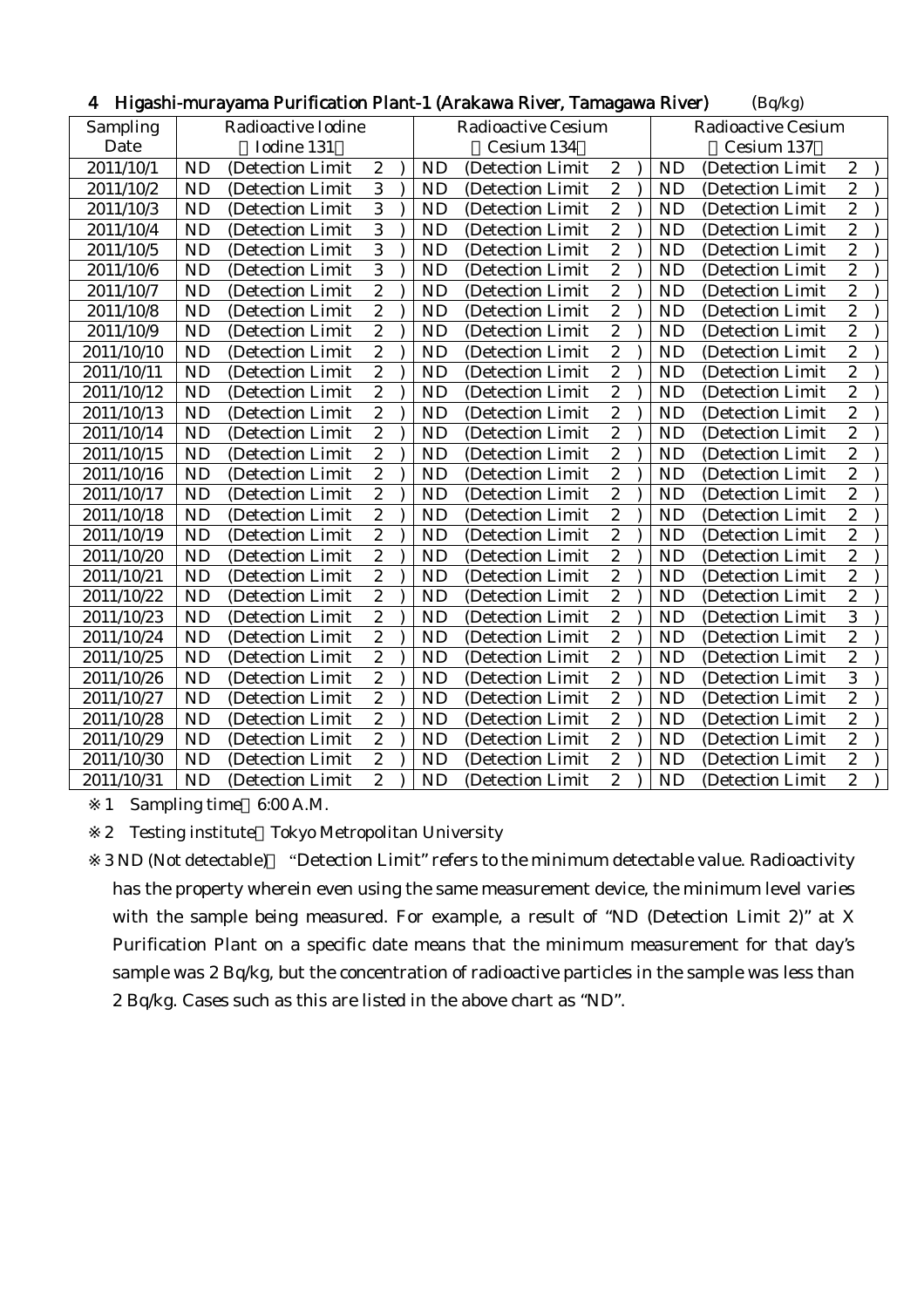| 5          | Higashi-murayama Purification Plant-2 (Tamagawa River) |                   |                  |  |            |                           |                  |                           |            | (Bq/kg)          |                  |  |  |  |
|------------|--------------------------------------------------------|-------------------|------------------|--|------------|---------------------------|------------------|---------------------------|------------|------------------|------------------|--|--|--|
| Sampling   | Radioactive Iodine                                     |                   |                  |  |            | <b>Radioactive Cesium</b> |                  | <b>Radioactive Cesium</b> |            |                  |                  |  |  |  |
| Date       |                                                        | Iodine 131        |                  |  | Cesium 134 |                           |                  |                           | Cesium 137 |                  |                  |  |  |  |
| 2011/10/1  | <b>ND</b>                                              | (Detection Limit) | $\boldsymbol{2}$ |  | <b>ND</b>  | (Detection Limit)         | $\boldsymbol{2}$ |                           | <b>ND</b>  | (Detection Limit | $\boldsymbol{2}$ |  |  |  |
| 2011/10/2  | <b>ND</b>                                              | (Detection Limit  | 3                |  | <b>ND</b>  | (Detection Limit)         | $\boldsymbol{2}$ |                           | <b>ND</b>  | (Detection Limit | $\overline{c}$   |  |  |  |
| 2011/10/3  | <b>ND</b>                                              | (Detection Limit) | $\overline{3}$   |  | <b>ND</b>  | (Detection Limit)         | $\overline{c}$   |                           | <b>ND</b>  | (Detection Limit | $\overline{c}$   |  |  |  |
| 2011/10/4  | <b>ND</b>                                              | (Detection Limit  | $\boldsymbol{2}$ |  | <b>ND</b>  | (Detection Limit          | $\boldsymbol{2}$ |                           | <b>ND</b>  | (Detection Limit | 3                |  |  |  |
| 2011/10/5  | <b>ND</b>                                              | (Detection Limit  | $\overline{2}$   |  | <b>ND</b>  | (Detection Limit          | $\boldsymbol{2}$ |                           | <b>ND</b>  | (Detection Limit | $\overline{c}$   |  |  |  |
| 2011/10/6  | <b>ND</b>                                              | (Detection Limit  | $\overline{3}$   |  | <b>ND</b>  | (Detection Limit          | $\overline{c}$   |                           | <b>ND</b>  | (Detection Limit | $\overline{c}$   |  |  |  |
| 2011/10/7  | <b>ND</b>                                              | (Detection Limit  | $\overline{2}$   |  | <b>ND</b>  | (Detection Limit          | $\overline{2}$   |                           | <b>ND</b>  | (Detection Limit | $\overline{c}$   |  |  |  |
| 2011/10/8  | <b>ND</b>                                              | (Detection Limit  | $\overline{2}$   |  | <b>ND</b>  | (Detection Limit          | $\overline{2}$   |                           | <b>ND</b>  | (Detection Limit | $\overline{3}$   |  |  |  |
| 2011/10/9  | <b>ND</b>                                              | (Detection Limit  | $\overline{2}$   |  | <b>ND</b>  | (Detection Limit          | $\boldsymbol{2}$ |                           | <b>ND</b>  | (Detection Limit | $\overline{c}$   |  |  |  |
| 2011/10/10 | <b>ND</b>                                              | (Detection Limit  | $\boldsymbol{2}$ |  | <b>ND</b>  | (Detection Limit          | $\boldsymbol{2}$ |                           | <b>ND</b>  | (Detection Limit | $\boldsymbol{2}$ |  |  |  |
| 2011/10/11 | <b>ND</b>                                              | (Detection Limit  | $\overline{2}$   |  | <b>ND</b>  | (Detection Limit          | $\boldsymbol{2}$ |                           | <b>ND</b>  | (Detection Limit | $\overline{c}$   |  |  |  |
| 2011/10/12 | <b>ND</b>                                              | (Detection Limit  | $\overline{2}$   |  | <b>ND</b>  | (Detection Limit)         | $\boldsymbol{2}$ |                           | <b>ND</b>  | (Detection Limit | 3                |  |  |  |
| 2011/10/13 | <b>ND</b>                                              | (Detection Limit  | $\overline{c}$   |  | <b>ND</b>  | (Detection Limit)         | $\overline{c}$   |                           | <b>ND</b>  | (Detection Limit | 3                |  |  |  |
| 2011/10/14 | <b>ND</b>                                              | (Detection Limit) | $\boldsymbol{2}$ |  | <b>ND</b>  | (Detection Limit)         | $\boldsymbol{2}$ |                           | <b>ND</b>  | (Detection Limit | 3                |  |  |  |
| 2011/10/15 | <b>ND</b>                                              | (Detection Limit  | $\boldsymbol{2}$ |  | <b>ND</b>  | (Detection Limit          | $\sqrt{2}$       |                           | <b>ND</b>  | (Detection Limit | $\overline{c}$   |  |  |  |
| 2011/10/16 | <b>ND</b>                                              | (Detection Limit  | $\overline{2}$   |  | <b>ND</b>  | (Detection Limit          | $\boldsymbol{2}$ |                           | <b>ND</b>  | (Detection Limit | $\overline{c}$   |  |  |  |
| 2011/10/17 | <b>ND</b>                                              | (Detection Limit) | $\overline{2}$   |  | <b>ND</b>  | (Detection Limit          | $\overline{c}$   |                           | <b>ND</b>  | (Detection Limit | $\overline{c}$   |  |  |  |
| 2011/10/18 | <b>ND</b>                                              | (Detection Limit  | $\overline{c}$   |  | <b>ND</b>  | (Detection Limit          | $\overline{c}$   |                           | <b>ND</b>  | (Detection Limit | $\overline{c}$   |  |  |  |
| 2011/10/19 | <b>ND</b>                                              | (Detection Limit  | $\overline{2}$   |  | <b>ND</b>  | (Detection Limit          | $\overline{2}$   |                           | <b>ND</b>  | (Detection Limit | $\overline{3}$   |  |  |  |
| 2011/10/20 | <b>ND</b>                                              | (Detection Limit  | $\overline{2}$   |  | <b>ND</b>  | (Detection Limit          | $\boldsymbol{2}$ |                           | <b>ND</b>  | (Detection Limit | $\overline{c}$   |  |  |  |
| 2011/10/21 | <b>ND</b>                                              | (Detection Limit) | $\boldsymbol{2}$ |  | <b>ND</b>  | (Detection Limit)         | $\boldsymbol{2}$ |                           | <b>ND</b>  | (Detection Limit | $\boldsymbol{2}$ |  |  |  |
| 2011/10/22 | <b>ND</b>                                              | (Detection Limit  | $\overline{2}$   |  | <b>ND</b>  | (Detection Limit          | $\boldsymbol{2}$ |                           | <b>ND</b>  | (Detection Limit | $\overline{c}$   |  |  |  |
| 2011/10/23 | <b>ND</b>                                              | (Detection Limit  | $\overline{2}$   |  | <b>ND</b>  | (Detection Limit)         | $\boldsymbol{2}$ |                           | <b>ND</b>  | (Detection Limit | $\overline{c}$   |  |  |  |
| 2011/10/24 | <b>ND</b>                                              | (Detection Limit  | $\overline{c}$   |  | <b>ND</b>  | (Detection Limit)         | $\sqrt{2}$       |                           | <b>ND</b>  | (Detection Limit | $\overline{c}$   |  |  |  |
| 2011/10/25 | <b>ND</b>                                              | (Detection Limit) | $\boldsymbol{2}$ |  | <b>ND</b>  | (Detection Limit)         | $\boldsymbol{2}$ |                           | <b>ND</b>  | (Detection Limit | $\overline{c}$   |  |  |  |
| 2011/10/26 | <b>ND</b>                                              | (Detection Limit  | $\boldsymbol{2}$ |  | <b>ND</b>  | (Detection Limit          | $\boldsymbol{2}$ |                           | <b>ND</b>  | (Detection Limit | $\overline{c}$   |  |  |  |
| 2011/10/27 | <b>ND</b>                                              | (Detection Limit  | $\overline{c}$   |  | <b>ND</b>  | (Detection Limit          | $\overline{c}$   |                           | <b>ND</b>  | (Detection Limit | 3                |  |  |  |
| 2011/10/28 | <b>ND</b>                                              | (Detection Limit) | $\overline{2}$   |  | <b>ND</b>  | (Detection Limit          | $\overline{2}$   |                           | <b>ND</b>  | (Detection Limit | $\overline{c}$   |  |  |  |
| 2011/10/29 | <b>ND</b>                                              | (Detection Limit  | $\overline{2}$   |  | <b>ND</b>  | (Detection Limit          | $\overline{2}$   |                           | <b>ND</b>  | (Detection Limit | 3                |  |  |  |
| 2011/10/30 | <b>ND</b>                                              | (Detection Limit  | $\overline{c}$   |  | <b>ND</b>  | (Detection Limit          | $\boldsymbol{2}$ |                           | <b>ND</b>  | (Detection Limit | $\overline{c}$   |  |  |  |
| 2011/10/31 | <b>ND</b>                                              | (Detection Limit  | $\overline{c}$   |  | <b>ND</b>  | (Detection Limit          | $\overline{c}$   |                           | <b>ND</b>  | (Detection Limit | $\overline{2}$   |  |  |  |

2 Testing institute Tokyo Metropolitan University